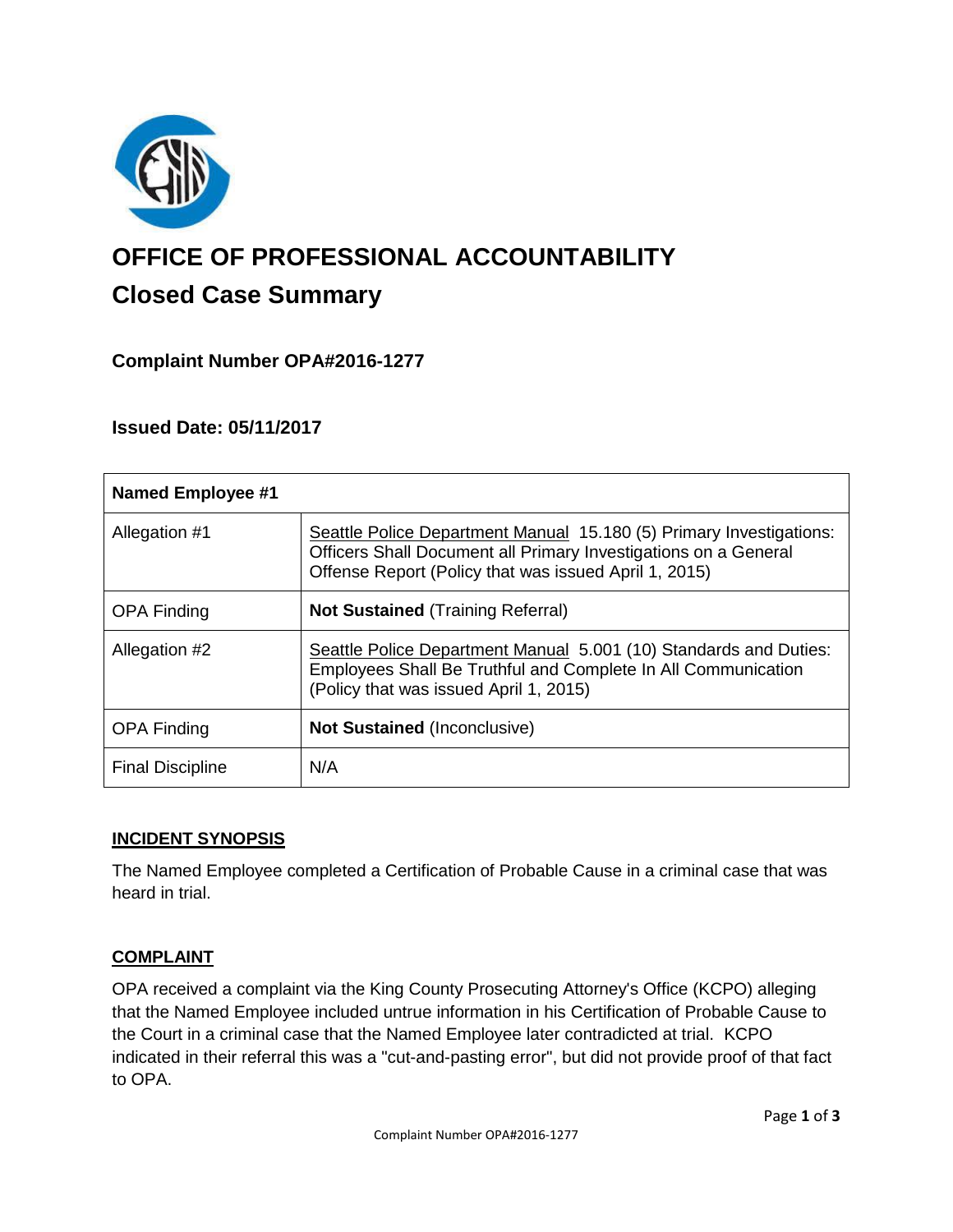## **INVESTIGATION**

The OPA investigation included the following actions:

- 1. Review of the complaint
- 2. Search for and review of all relevant records and other evidence
- 3. Review of In-Car Videos (ICV)
- 4. Interviews of SPD employees

## **ANALYSIS AND CONCLUSION**

The Named Employee included the following statement in the body of the General Offense Report (GOR) he authored after arresting a subject: "Defendant provided a video and audio statement in which he admitted that he came to the location to meet the 15-year minor female child for sex and pay her \$50.00." The evidence also showed that the person the Named Employee arrested, the subject, did not make any statement in which he specifically admitted to this. Despite several attempts by the Named Employee to get the subject to make such an admission, the subject made no such statement. When asked by the Named Employee if he knew how old the girl was, the subject responded, "I have no idea." The subject told the Named Employee that he (the subject) was "stupid" for showing up. When the Named Employee pressed the matter and directly asked the subject if it would be correct to assume the subject showed up that day expecting to meet someone the subject believed was 15 so he (the subject) could pay the 15-year-old girl \$50 to perform a sex act on him, the subject answered, "stupid," and "you know, I don't know what I was expecting. I wasn't really expecting to meet anybody." After a little more conversation, the subject told the Named Employee, "I don't look for juveniles, actually. I figured it was bullshit."

When asked by OPA to reconcile the difference between what the subject actually said during the Named Employee's recorded interview of him and what the Named Employee wrote in his GOR, the Named Employee agreed with the OPA investigator's suggestion it was possible he (the Named Employee) had inadvertently included "boiler plate" language from a previous report whose contents he may have "copied and pasted" into the GOR of this arrest. However, the Named Employee had no specific memory of doing that in this case. The Named Employee asserted the essential accuracy of what he wrote in the GOR by telling OPA that the subject's body language, head nodding and statements that he (the subject) was stupid for showing up, were tantamount to an admission by the subject that he knowingly came to meet a person he believed was 15 years-old so he could pay her for sex.

The statement included by the Named Employee in the GOR that the subject admitted to the crime was misleading and ambiguous. Others in the criminal justice system depended on the veracity and completeness of this statement, which was included as a "Certification of Determination of Probable Cause" on the Superform. The Named Employee also could have easily written that he (the Named Employee) believed, based on his training and experience,